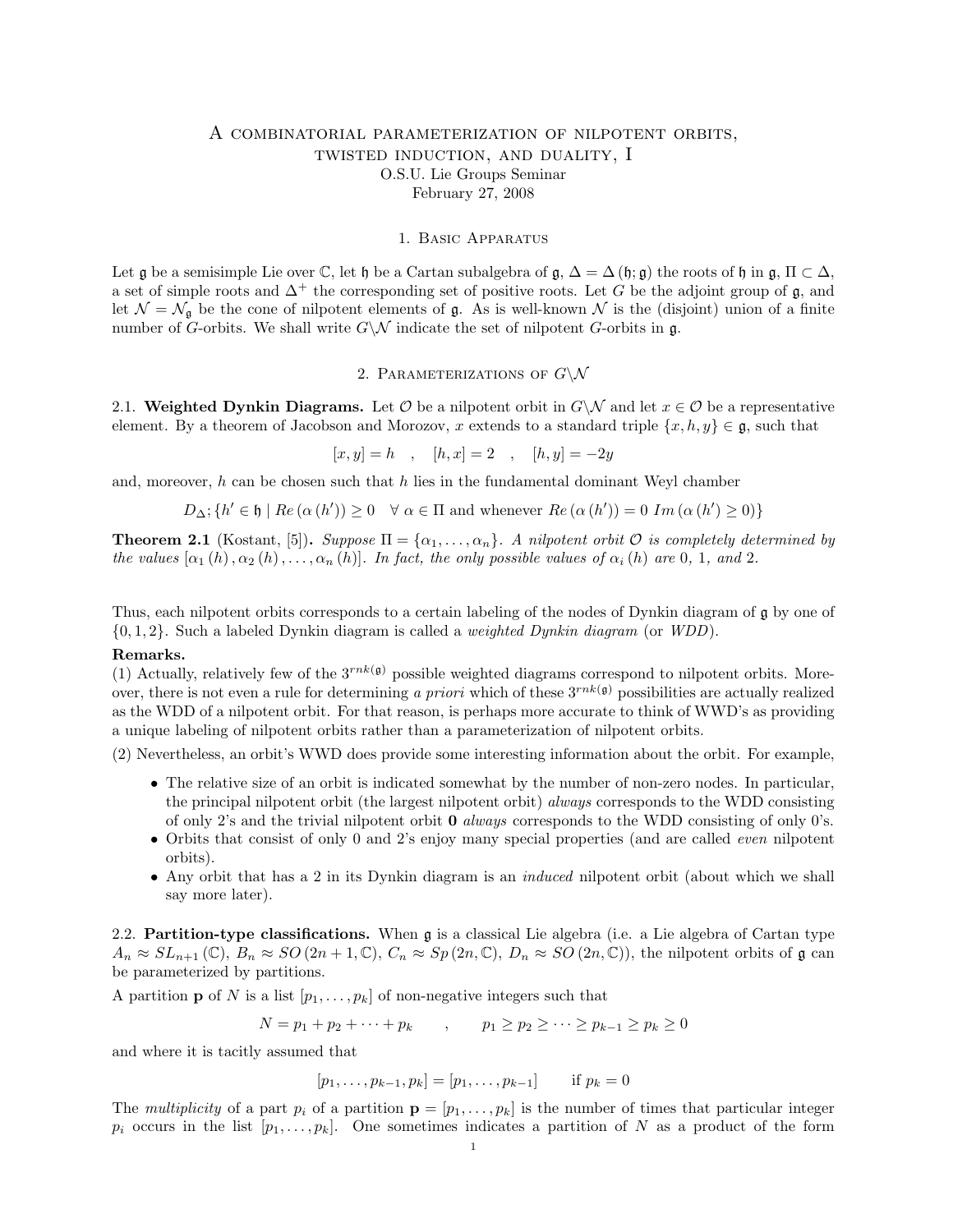$(p_1)^{m_1} (p_2)^{m_2} \cdots (p_k)^{m_k}$  where

$$
p_1 > p_2 > \cdots > p_k > 0
$$
 and  $N = \sum_{i=1}^k m_i p_i$ 

- The nilpotent orbits of  $\mathfrak{sl}_n$  are in a one-to-one correspondence with the set  $\mathcal{P}(n+1)$  of partitions of  $n+1$ .
- The nilpotent orbits of  $\mathfrak{so}_{2n+1}$  are in a one-to-one correspondence with the set  $\mathcal{P}_1(2n+1)$  consisting of partitions  $2n + 1$  such that even parts only occur with even multiplicity.
- The nilpotent orbits of  $\mathfrak{sp}_{2n}$  are in a one-to-one correspondence with the set  $\mathcal{P}_{-1}(2n)$  consisting of partitions 2n such that odd parts only occur with even multiplicity.
- The nilpotent orbits of  $\mathfrak{so}_{2n}$  are in a *nearly* one-to-one correspondence with the set  $\mathcal{P}_1(2n)$  consisting of partitions 2n such that even parts only occur with even multiplicity. Partitions in  $\mathcal{P}_1(2n)$  which consist only of even parts (necessarily each with even multiplicity) are called very even partitions. To each very even partition there corresponds two distinct nilpotent orbits.

For the orbits of  $D_n$ , it is customary to append an additional label (I or II) to the very even partitions in order to maintain a parameterization in terms of (occasionally labeled) partitions.

Remarks 2.2. The partition-type classification provides a very natural and efficient way for dealing with the nilpotent orbits of classical groups. Not only is the set of possible parameters easy to determine but many properties of the orbits can be determined directly from their specification in terms of partitions. For example,

- The closure relations of the orbits corresponds directly to the standard dominance ordering of their respective partitions.
- Given a partition  $p \in \mathcal{P}_G$  (one of  $\mathcal{P}(n)$ ,  $\mathcal{P}_1(2n+1)$ ,  $\mathcal{P}_{-1}(2n)$ ,  $\mathcal{P}_1(2n)$ ), it is relatively easy to write down a representative element  $x \in \mathcal{O}_{\mathbf{p}}$ .
- There are nice algorithms for figuring out the dimension of an orbit  $\mathcal{O}_p$ , the Spaltenstein dual  $(\mathcal{O}_p)^{\vee}$ of an orbit, the orbits (in larger classical groups) obtained from  $\mathcal{O}_{\mathbf{p}}$  by parabolic induction, etc.

2.3. Bala-Carter Classification. The biggest drawback of partition-type classifications is that they only apply to classical Lie algebras. According to the general philosophy espoused by Harish-Chandra, such a circumstance clearly belies a deficiency in understanding. A "good parameterization" of nilpotent orbits should be applicable to any semisimple Lie algebra. In two seminal papers ([1], [2]) appearing 1976 Bala and Carter achieved such a parameterization. Before describing the Bala-Carter classification we need to make a brief digression concerning two basic methods of "lifting" a nilpotent orbit in a Levi subalgebra l of g to a nilpotent orbit in g.

**Definition 2.3.** Suppose  $\mathcal{O}_1$  is a nilpotent orbit in a Levi subalgebra l of g, the Bala-Carter inclusion of  $\mathcal{O}_1$ is the nilpotent orbit obtained by applying G to the canonical embedding of  $\mathcal{O}_I$  in  $\mathfrak{g}$ .

$$
\mathit{inc}^{\mathfrak{g}}_{\mathfrak{l}}\left(\mathcal{O}_{\mathfrak{l}}\right)=G\cdot\mathcal{O}_{\mathfrak{l}}
$$

(This you can think of as simply extending to L-orbit of an element  $x \in \mathcal{O}_L$  to a G-orbit by regarding x as an element of  $\mathfrak g$  and then acting by  $G$ .)

**Definition 2.4.** Suppose  $\mathcal{O}_I$  is a nilpotent orbit in a Levi subalgebra  $\mathfrak l$  of  $\mathfrak g$ . The G-orbit induced from  $\mathcal{O}_I$ is

 $ind_{\mathfrak{l}}^{\mathfrak{g}}(\mathcal{O}_{\mathfrak{l}})=$  unique dense orbit in  $G \cdot (\mathcal{O}_{\mathfrak{l}} + \mathfrak{u})$ 

where  $\mu$  is the nilradical of any parabolic subalgebra  $\mathfrak p$  which has l as its Levi factor. (It is a theorem due to Luzstig and Spaltenstein that the G-orbit so constructed is independent of the choice of u.)

We shall see later that, by a deep theorem of Barbasch and Vogan, these two constructions are actually dual to one another in a very precise sense.

By the way, there is special case of an induced orbit that we shall see quite prominently in what follows. We may as well define it here.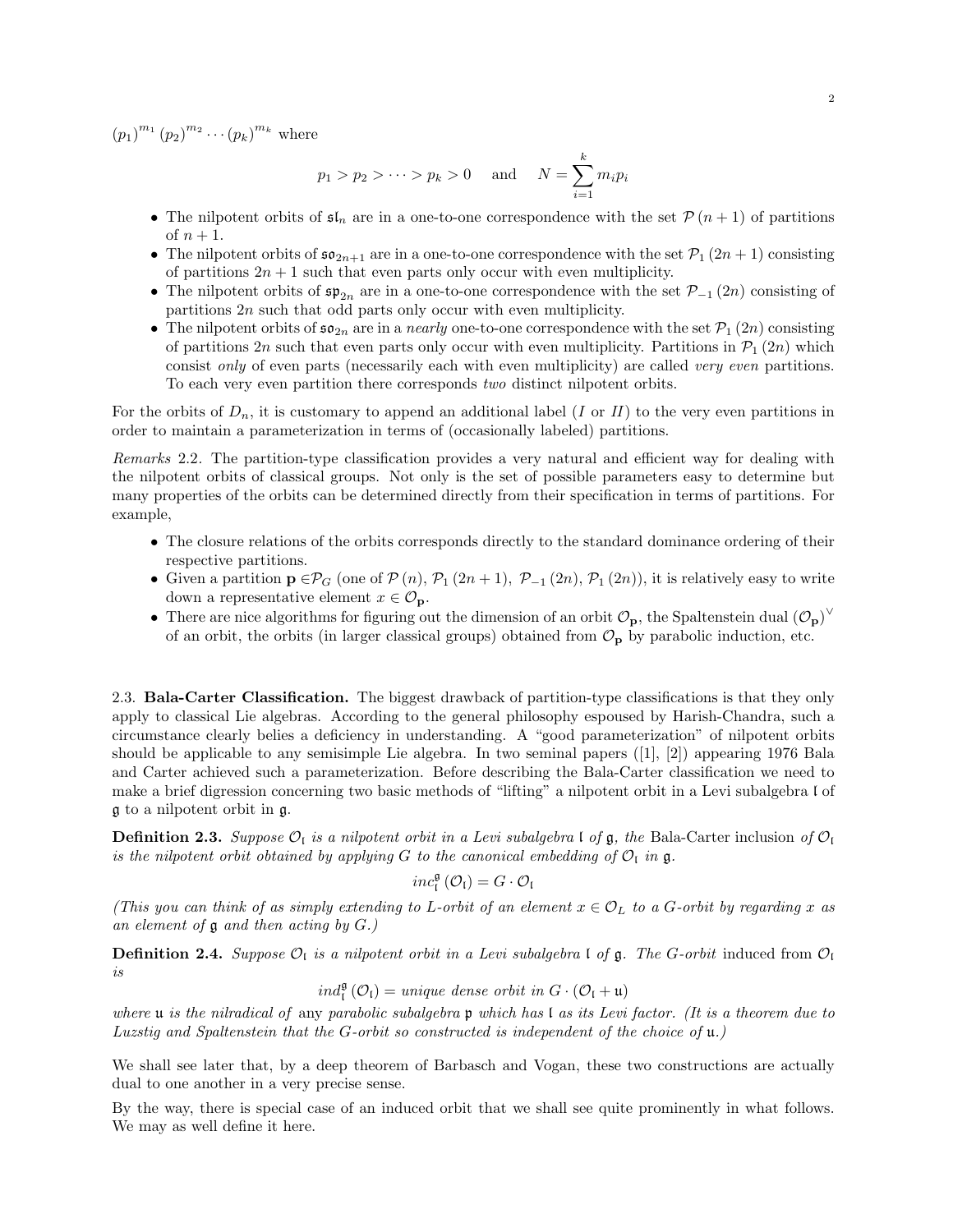**Definition 2.5.** A Richardson orbit is a nilpotent orbit that is induced from the trivial orbit 0 of a Levi subalgebra.

The key idea in the Bala-Carter parameterization is the notion of a *distinguished nilpotent element*. This is just a nilpotent element that is not contained any proper Levi subalgebra. It was by studying the special properties of the orbits of distinguished elements in Levi subalgebras that Bala and Carter arrived their parameterization of the nilpotent orbits in g. However, in the end, the Bala-Carter parameterization is most easily described in terms of *distinguished parabolic subalgebras*. These are defined as follows.

**Definition 2.6.** A parabolic subalgebra  $\mathfrak{p} = \mathfrak{l} + \mathfrak{u}$  of  $\mathfrak{g}$  is called distinguished if

dim  $\mathfrak{l} = \dim (\mathfrak{u}/[\mathfrak{u}, \mathfrak{u}])$ .

**Theorem 2.7** (Bala-Carter,  $[1], [2]$ ). There is a natural one-to-one correspondence between nilpotent orbits of g and G-conjugacy classes of pairs  $(I, \mathfrak{p}_I)$  where I is a Levi subalgebra of g and  $\mathfrak{p}_I = \mathfrak{m} + \mathfrak{u}$  is a distinguished parabolic subalgebra of l. The correspondence is given by

(1) 
$$
(\mathfrak{l}, \mathfrak{p}_{\mathfrak{l}}) \to inc_{\mathfrak{l}}^{\mathfrak{g}}(ind_{\mathfrak{m}}^{\mathfrak{l}}(\mathbf{0}))
$$

Of course, at this point, this is not a very explicit parameterization, relying as it does on a classification of the conjugacy classes of pairs  $(1, \mathfrak{p}_1)$ . However, Bala-Carter had at their disposal Dynkin's 1957 classification ([4]) of conjugacy classes Levi subalgebras of semisimple Lie algebras, and it was fairly easy to identify the possible distinguished parabolic subalgebras of such a Levi.<sup>1</sup>

Now it turns out, in Dynkin's classification, that there is nearly a one-to-one correspondence between conjugacy classes of Levi subalgebras and the Cartan types of their semisimple part. In other words, it almost always happens that if  $\mathfrak{l}, \mathfrak{l}'$  are two Levi subalgebas of  $\mathfrak{g}$  and  $[\mathfrak{l}, \mathfrak{l}]$  is isomorphic to  $[\mathfrak{l}', \mathfrak{l}']$  as a semisimple Lie algebra, then  $\mathfrak l$  and  $\mathfrak l'$  are conjugate in  $\mathfrak g$ . For this reason, you can nearly always get away with labeling a conjugacy class of Levi subalgebras by the Cartan type of its semisimple part. For simple Lie algebras the exceptions to this simple circumstance are easily accounted for, and handled by adding some additional ornamentation to Cartan types. For example,  $F_4$  has two conjugacy classes of Levis whose semisimple parts are of type  $A_1$ . The  $A_1$  factor of one of this corresponds to an  $\mathfrak{sl}_2$  subalgebra generated by a long root and the other to an sl<sup>2</sup> subalgebra generated by a short. These are two conjugacy classes are distinguised by writing  $A_1$  for the "long"  $\mathfrak{sl}_2$  and  $\tilde{A}_1$  for the "short"  $\mathfrak{sl}_2$ .

2.4. Combinatorial Bala-Carter parameters. When g is not simple, or when actually wants to identify a set of generators of a Levi subalgebra, Dynkin's lists in terms of annotated Cartan types becomes a major pain. Bala and Carter's notation for the distinguished orbits is also only mildly informative even when it's deciphered.<sup>2</sup> Below we give a parameterization of nilpotent orbits in terms of certain pairs (Γ, γ) where Γ is a subset of the simple roots of  $\mathfrak g$  and  $\gamma$  is a subset of  $\Gamma$ .

2.4.1. *Standard* Γ's. Above Π denoted a choice of simple roots of  $\mathfrak{g}$ . Actually, in what follows, we shall think of Π more abstractly: first as the nodes of the Dynkin diagram of  $\mathfrak{g}$ , or as a list of integers  $\{1, \ldots, rnk(\mathfrak{g})\}$ corresponding to a labeling of the nodes of the Dynkin diagram of g following Bourbaki conventions.

One standard way to producing a Levi subalgebra is to select a subset of  $\Gamma$  of  $\Pi$  and set

$$
\mathfrak{l}_\Gamma=\mathfrak{h}+\sum_{\lambda\in span\langle\alpha_i|i\in\Gamma\rangle}\mathfrak{g}_\lambda
$$

The correspondence

$$
\Pi \supset \Gamma \to \{\text{conjugacy class of } \mathfrak{l}_\Gamma\}
$$

<sup>1</sup>Spoiler Alert: Note that as the notation on the right hand side of (1) suggests the Bala-Carter correspondence between nilpotent orbits and G-conjugacy classes of distinguished parabolic subalgebras of levi subalgebras is reducible to a correspondence between nilpotent orbits and G-conjugacy classes of certain "flags" of Levi subalgebras  $(\mathfrak{l}, \mathfrak{m})$ ,  $\mathfrak{m} \subset \mathfrak{l}$ . In fact, this correspondence will be reduced further to a correspondence between W-conjugacy classes of pairs  $(\Gamma, \gamma)$  where  $\Gamma$  is a subset of the simple roots of  $\frak g$  and  $\gamma$  is a "distinguished" subset of  $\Gamma$  .

<sup>&</sup>lt;sup>2</sup>E.g. the distinguished orbits of E<sub>8</sub> are denoted by E<sub>8</sub>, E<sub>8</sub> (a<sub>1</sub>), E<sub>8</sub> (a<sub>2</sub>), E<sub>8</sub> (a<sub>3</sub>), E<sub>8</sub> (a<sub>4</sub>), E<sub>8</sub> (a<sub>4</sub>), E<sub>8</sub> (a<sub>5</sub>), E<sub>8</sub> (a<sub>6</sub>),  $E_8(b_6)$ , and  $E_8(a_7)$ .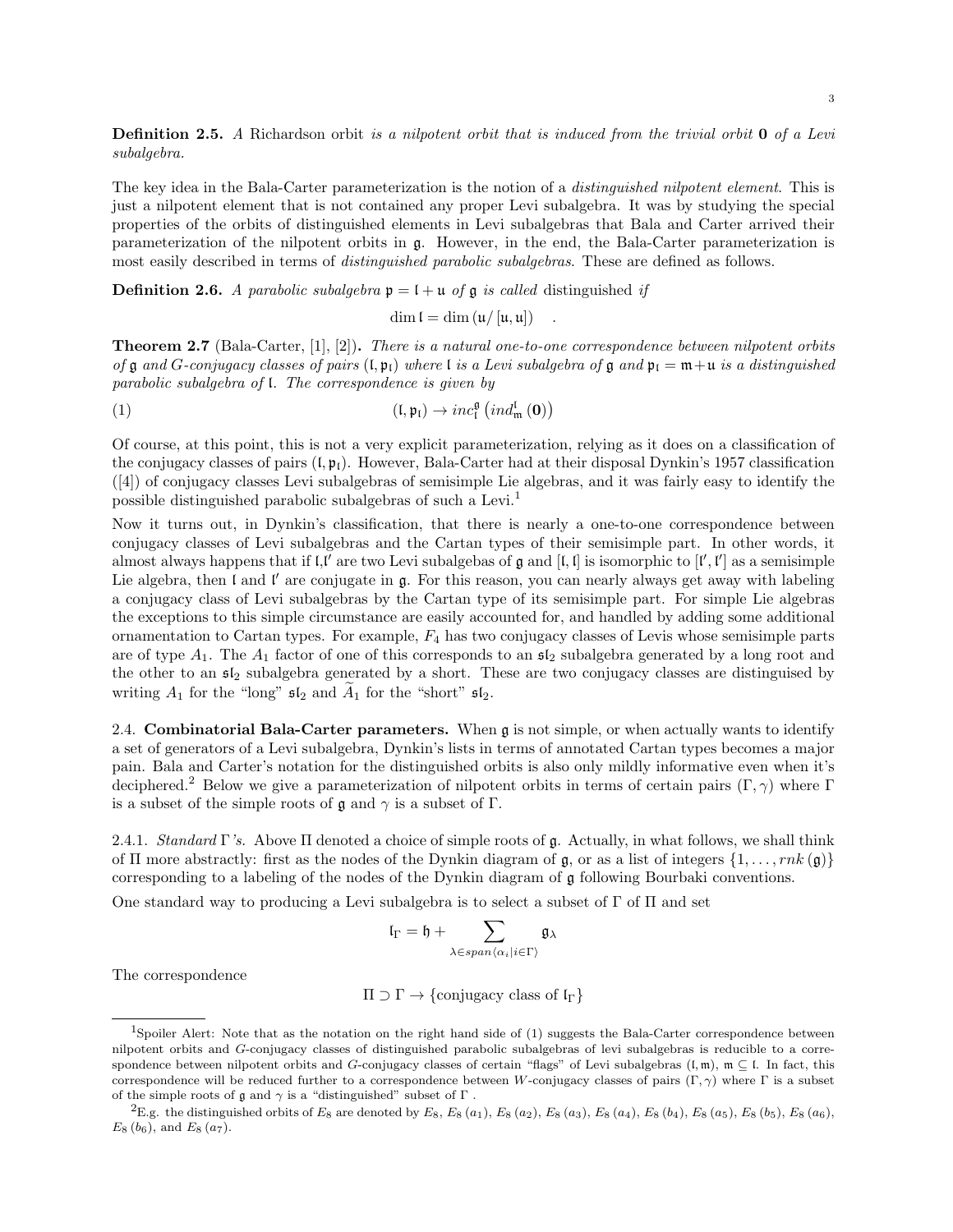is actually surjective onto the set of conjugacy classes of Levi subalgebras, but it is also many-to-one in general. However, there is a simple criterion that decides when two such Levi subalgebras lie in the same conjugacy class:

**Theorem 2.8** (Dynkin, [4]). Two Levi subalgebras  $\mathfrak{lr}_\Gamma$  and  $\mathfrak{lr}_\Gamma$  are conjugate in  $\mathfrak{g}$  if and only if  $\Gamma$  is conjugate to  $\Gamma'$  under the Weyl group of  $\mathfrak g$ .

Thus, an easy way to parameterize the conjugacy classes of Levi subalgebras is to

- $\bullet\,$  construct the power set  $2^\Pi$  (the set of all subsets of  $\Pi)$
- partition  $2^{\Pi}$  into W-conjugacy classes  $\widetilde{\Gamma}$
- select from each such W-conjugacy class a representative  $\Gamma$ .

A collection  $\Psi = {\Gamma_1, \ldots, \Gamma_k}$  so obtained will be called a collection of standard Γ's. It follows from Dynkin's theorem that the correspondence

 $\Psi \to \{\text{conjugacy classes of Levi subalgebras}\}$  :  $\Psi \ni \Gamma \to \mathfrak{l}_{\Gamma} \in G \cdot l_{\Gamma}$ 

is one-to-one.

Here is an even more expedient way of generating a collection of standard Γ's using John Stembridge's Coxeter package (and Maple).

```
MkStandardGammas := proc(Gtype)
local i,r,PS,SGs,p,cr:
r := rank(Gtype):
PS := map(x->convert(x,list),combine[powerset](r)):
SGs := \{\}:
for i from 1 to nops(PS) do
   p := op(i, PS):cr := coxeter[class_rep](p,Gtype):
   SGs := SGs union {p}:
od:
# sort SGs by cardinality
SGs := sort(SGs,'length'):
end:
```
2.4.2. Distinguished  $\gamma$ 's. Now we turn out attention to parameterizing the distinguished parabolics of a semisimple Lie algebra. Since we are most interested in the case when the semisimple Lie algebra is the semisimple part of a Levi subalgebra l of some other Lie algebra, we may as well use l to indicate the semisimple algebra in which the distinguished parabolics live.

Fact 2.9. Let g be a semisimple Lie algebra with Cartan subalgebra h and simple root system Π. For any subset  $\gamma = \{i_1, \ldots, i_k\} \subset \Pi$ , let

$$
\Delta_c = \{ \lambda \in span_{\mathbb{Z}} \left( \alpha_{i_1}, \dots, \alpha_{i_k} \right) \}
$$

and set  $\mathfrak{p}_{\gamma} = \mathfrak{l}_{\gamma} + \mathfrak{u}_{\gamma}$  where

$$
\begin{aligned} \mathfrak{l}_{\gamma} &= \mathfrak{h} + \sum_{\alpha \in \Delta_{\gamma}} \mathfrak{g}_{\alpha} \\ \mathfrak{u}_{\gamma} &= \sum_{\alpha \in \Delta^{+} - \Delta_{\gamma}} \mathfrak{g}_{\alpha} \end{aligned}
$$

Then the correspondence

 $2^{\Pi} \to \{conjugacy \ classes \ of \ parabolic \ subalgebras \} \quad ; \quad 2^{\Pi} \ni \gamma \to G \cdot \mathfrak{p}_{\gamma}$ 

is a bijection.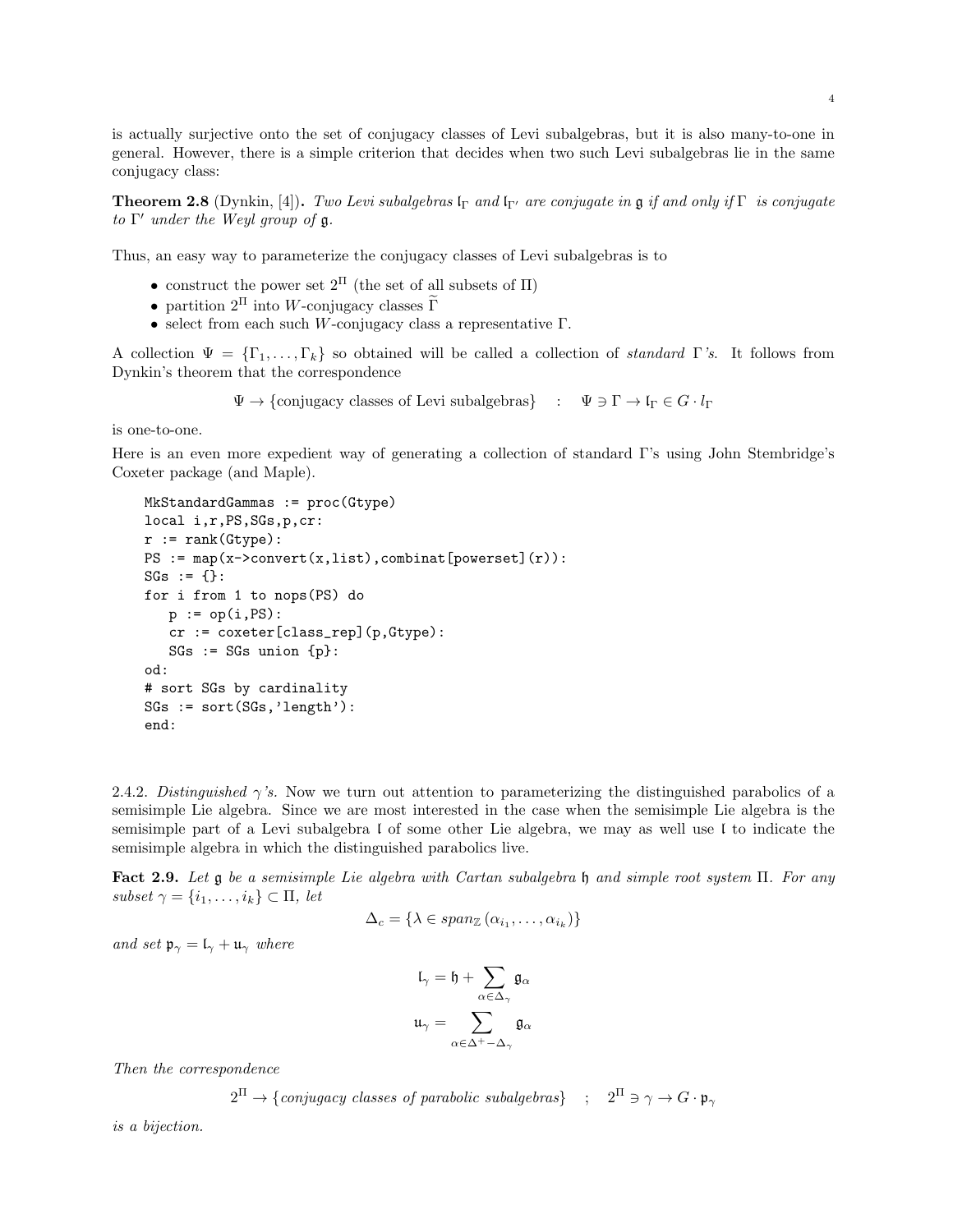We thus have an extremely simple combinatorial parameterization of conjugacy classes of parabolic subalgebras. What we need is a simple test to figure out which of these parabolic subalgebras is distinguished.

To do this we first note that every root  $\alpha$  in  $\Delta^+ - \Delta_\gamma$  has at least one simple root component outside of  $\gamma$ and because of this is  $\alpha$  is the root corresponding to a root vector in  $[\mu_\gamma, \mu_\gamma]$  if and only if  $\alpha$  has at least two simple root components outside of  $\gamma$ . Since each root space is 1-dimensional

 $\dim (\mathfrak{u}_{\gamma}/[\mathfrak{u}_{\gamma}, \mathfrak{u}_{\gamma}]) = \#\{\text{roots in } \Delta^+ - \Delta_c \text{ with exactly one simple root component outside of } \gamma\}$ On the other hand,

$$
\dim\left(\mathfrak{l}_{\gamma}\right)=rnk\left(\mathfrak{g}\right)+\left|\Delta_{\gamma}\right|
$$

So if we set

$$
n_1(\gamma, \Pi) \equiv r n k \left( \mathfrak{g} \right) + |\Delta_\gamma|
$$

 $n_2(\gamma, \Pi) \equiv \# \{\text{roots in } \Delta^+ - \Delta_c \text{ with exactly one simple root component outside of } \gamma \}$ 

the a parabolic subalgebra  $\mathfrak{p}_{\gamma}$  will be distinguished in g if and only if  $n_1(\gamma) = n_2(\gamma)$ .

The construction of the set  $\mathcal{BC}$  of *combinatorial Bala-Carter parameters*. One first constructs a set  $\Psi$  of standard Γ's.  $\Gamma \in \Psi$  will be in a one-to-one correspondence with G-conjugacy classes of Levi subalgebras via the correspondence

 $\Gamma \to \mathfrak{l}_\Gamma$ 

Next, for each  $\Gamma \in \Psi$  we run through the power set of  $\Gamma$  and look for distinguished  $\gamma$  inside  $\Gamma$ , that is to say, we identify the subsets  $\gamma$  of  $\Gamma$  for which

(1)  $n_1 (\gamma, \Gamma) = n_2 (\gamma, \Gamma)$ 

The pairs  $(\Gamma, \gamma)$  so obtained will constitute the set  $\beta\mathcal{C}$ . We remarked that the condition (1) is also easily checked using John Stembridge's Coxeter package.

```
DistinguishedTest := proc(gamma, Gamma, Gt)
local i,SR,LB,lb,gc,PR,pr,n1,n2,x,q:
if gamma = [] then RETURN(1): fi:
SR := coxeter[base](Gt):
LB := [seq(SR[op(i,Gamma)], i=1..nops(Gamma))]:
lb := [seq(SR[op(i,gamma)], i=1..nops(gamma))]:
gc := []:
for i from 1 to nops(LB) do
  if not member(op(i,Gamma),convert(gamma,set)) then
    gc := [op(gc), i]:
 fi:
od:
PR := coxeter[pos_roots](LB):
pr := coxeter[pos_roots](lb):
n1 := 2 * nops(pr) + Rank(LB):
n2 := 0:
for i from 1 to nops(PR) do
 x := \text{coster}[\text{root}]\text{ (op}(i, PR), LB):q := add(x[op(j,gc)], j=1..nops(gc)):
  if q = 1 then
    n2 := n2+1:
 fi:
od:
if n1 = n2 then
 RETURN(1):
else
  RETURN(0)
fi:
```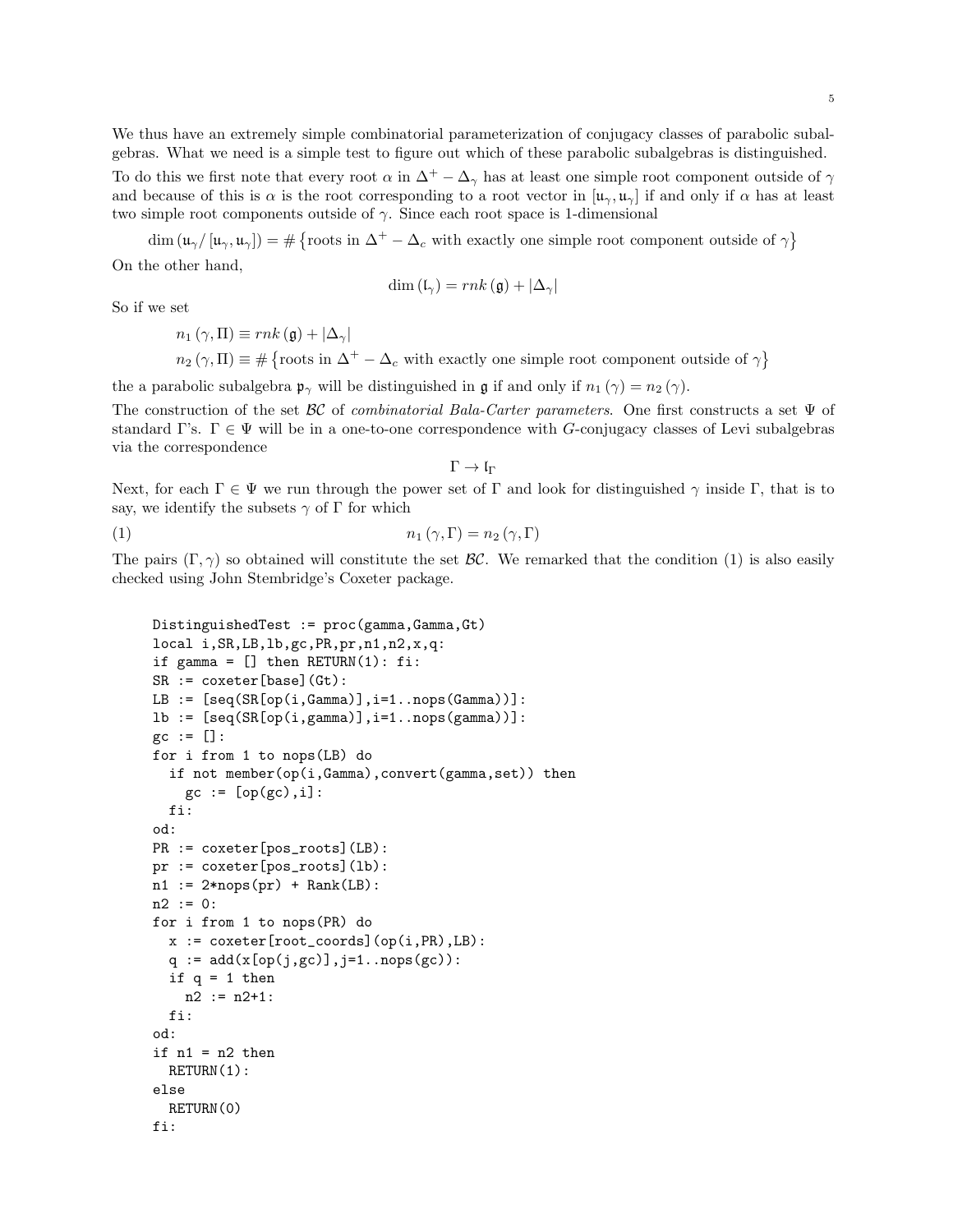end:

Obviously, via this construction we have

**Theorem 2.10.** The pairs  $(\Gamma, \gamma) \in \mathcal{BC}$  are in one-to-one correspondence with G-conjugacy classes of pairs  $(l, \mathfrak{p}_l)$  where l is a Levi subalgebra of g and  $\mathfrak{p}_l$  is a distinguished parabolic subalgebra of l. Moreover, the pairs  $(\Gamma, \gamma) \in \mathcal{BC}$  parameterize the nilpotent orbits of g. The correspondence is given by

$$
\left(\Gamma,\gamma\right)\rightarrow inc_{\mathfrak{l}_{\Gamma}}^{\mathfrak{g}}\left( ind_{\mathfrak{l}_{\gamma}}^{\mathfrak{l}_{\Gamma}}\left( \mathbf{0}\right) \right)
$$

2.5. CBC diagrams. A modified Dynkin diagram provides a succinct way of specifying the combinatorial Bala-Carter parameters  $(\Gamma, \gamma)$  of nilpotent orbit  $\mathcal{O}_{[\Gamma,\gamma]}$  in g. One starts with the Dynkin diagram for g using open circles at each node. The nodes corresponding to the indices in  $\gamma$  are then denoted by asterixs and the remaining nodes in  $\Gamma$  are shaded black. We call these gadgets BC diagrams. In Appendix A we give the CBC diagrams of the nilpotent orbits of the exceptional Lie algebras. Below we'll give simple recipes for going back and forth between CBC diagrams and the partition parametization of nilpotent orbits of the classical Lie algebras.

2.6. Connection with Partition Classification. As remarked above the partition classification scheme is an extremely useful way of parameterizing the nilpotent orbits of a classical Lie algebra. It turns out though that it is quite easy to go from our combinatorial Bala-Carter parameters to the corresponding partition. So that the reader will bear with us for a moment, we should point out that while it takes a bit of work to develop these recipes, they will be quite trivial to implement in practice.

Recall the orbit  $\mathcal{O}_{(\Gamma,\gamma)}$  is the inclusion (G-saturation) of a distinguished orbit  $\mathcal{O}_{\Gamma,\gamma}$  inside a Levi subalgebra l<sup>Γ</sup> of g. The parameter Γ is a subset of the simple roots Π that generate the semisimple part of the Levi subalgebar  $I_{\Gamma}$  and  $\gamma$  is a "distinguished" subset of Γ specifying a parabolic subalgebra of  $I_{\Gamma}$  such that

$$
\mathcal{O}_{\mathfrak{l}_\Gamma,\gamma}=ind_{\mathfrak{p}_\gamma}^{\mathfrak{l}_\Gamma}\left(0\right)
$$

is a distinguished nilpotent orbit in  $I_{\Gamma}$ .

Now, on the level of representative elements, the *inclusion* of the distinguished orbit  $\mathcal{O}_{\mathfrak{l}_{\Gamma,\gamma}}$  in  $\mathfrak{l}_{\Gamma}$  into  $\mathfrak{g}$  is quite literal. For the representative  $x \in \mathcal{O}_{\mathfrak{l}_{\Gamma,\gamma}} \subset \mathcal{N}_{\mathfrak{l}}$  is immediately interpretable as a representative element of  $\mathcal{O}_{(\Gamma,\gamma)} \subset \mathcal{N}_{\mathfrak{g}}$ . In terms of the defining matrix realization of  $\mathfrak{g}$ , the Levi subalgebra  $\mathfrak{l}_{\Gamma}$  will correspond to a certain diagonal block and a distinguished element of  $I<sub>Γ</sub>$  will simply look like

> $\lceil$  $\overline{\phantom{a}}$ 0 0 0  $\mathbf{0}$  x  $\mathbf{0}$ 0 0 0 1 , x a distinguished element in the block corresponding to  $I_{\Gamma}$

Now the partition classification parameterizes nilpotent orbits by the Jordan canonical form of representative elements. It is thus obvious that the partition  $\mathbf{p}_{(\Gamma,\gamma)}$  corresponding to the orbit  $\mathcal{O}_{(\Gamma,\gamma)}$  is should be the partition corresponding to the orbit of  $x \in \mathcal{O}_{r,\gamma} \subset \mathfrak{l}_\Gamma$  with some 1's added. The added 1's just correspond to the trivial Jordan blocks in  $\mathfrak g$  lying outside the  $\mathfrak l_{\Gamma}$  block in  $\mathfrak g$ .

The first case to consider is when  $\Gamma = \Pi$ ; that is to say, when  $\mathfrak{l}_{\Gamma} = \mathfrak{g}$ , and  $\mathcal{O}_{(\Gamma,\gamma)}$  is simply a distinguished orbit of g. For this we simply quote a result proved in Collingwood-McGovern.

Fact 2.11 (pg. 126 of [3]). The partitions corresponding to distinguished orbits in classical groups are as follows:

- $\mathfrak{sl}_n$ . There is only one distinguished orbit in  $\mathfrak{sl}_n$ . It is the principal orbit and the corresponding partition is  $[n]$ .
- $\mathfrak{so}(2n+1)$  The distinguished orbits of  $\mathfrak{so}(2n+1)$  correspond to strictly decreasing partitions  $\mathbf{p} = [p_1, \ldots, p_k]$  of  $2n + 1$  consisting of only odd parts.
	- $\mathfrak{sp}(2n)$  The distinguished orbits of  $\mathfrak{sp}(2n)$  correspond to strictly decreasing partitions  $\mathbf{p} = [p_1, \ldots, p_k]$  of  $2n$ consisting of only even parts
	- $\mathfrak{so}(2n)$  The distinguished orbits of  $\mathfrak{so}(2n)$  correspond to strictly decreasing partitions  $\mathbf{p} = [p_1, \ldots, p_k]$  of  $2n$ consisting of only odd parts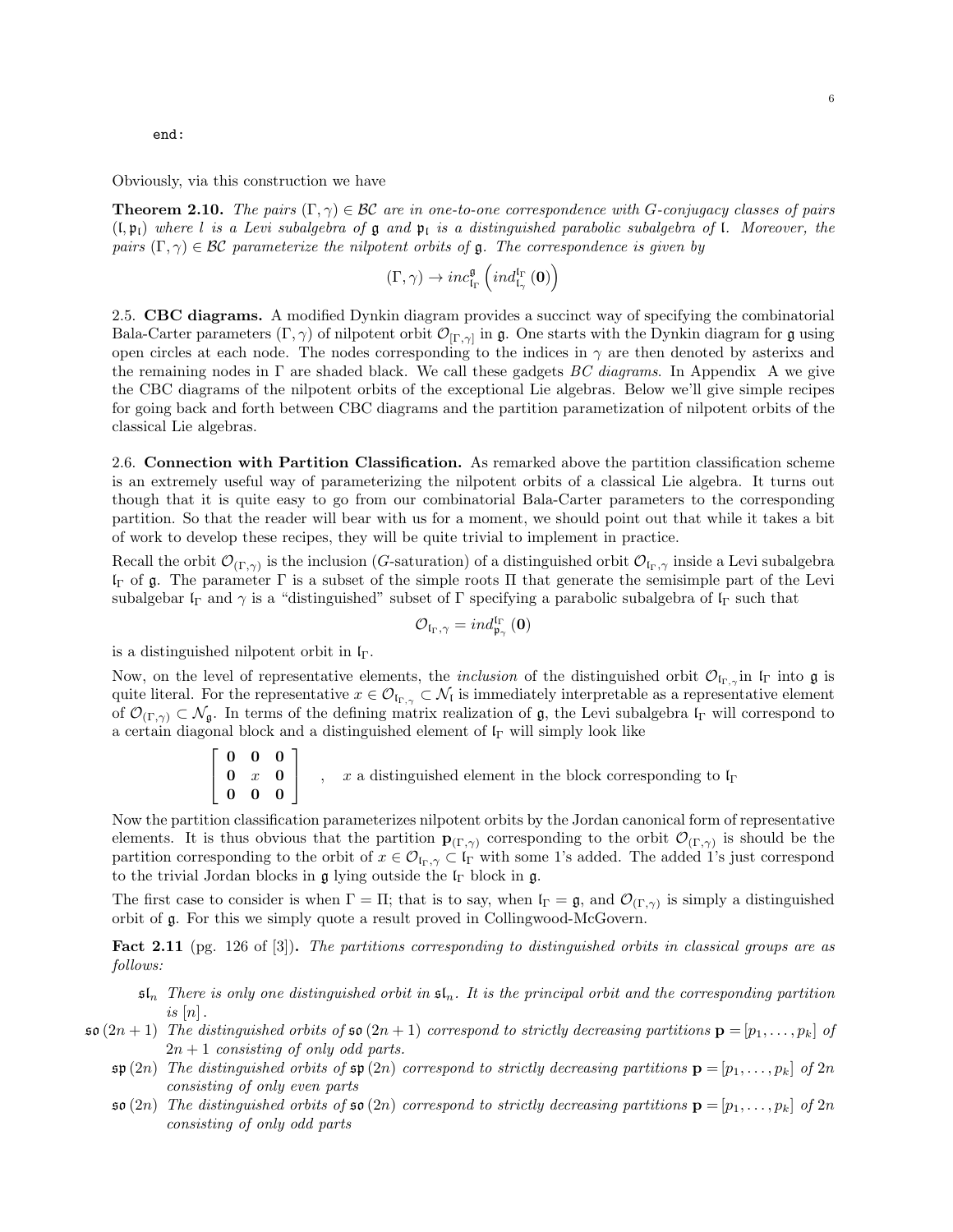We'll now connect these characterizations of "distinguished partitions" with distinguished subsets  $\gamma$  of  $\Pi$ . By definition, the distinguished orbit correponding to  $(\Pi, \gamma)$  in g is the Richardson orbit of the standard parabolic  $\mathfrak{p}_{\gamma}$  corresponding to the subset  $\gamma$  of the simple roots  $\Pi$  of  $\mathfrak{g}$ .

When  $\gamma = \{\}$  the parabolic  $\mathfrak{p}_{\{1\}} = \mathfrak{t}+\mathfrak{n}$  is the standard Borel subalgebra of g whose corresponding Richardson orbit is the principal orbit. Below we list the partitions  $\mathbf{p}_{prin}$  corresponding to the principal orbits of classical Lie algebras.

$$
\begin{array}{ll}\n\mathfrak{g} & \mathbf{p}_{prin} \\
\mathfrak{sl}_n & [n] \\
\mathfrak{so}_{2n+1} & [2n+1] \\
\mathfrak{sp}_{2n} & [2n] \\
\mathfrak{so}(2n) & [2n-1,1]\n\end{array}
$$

For the remaining cases, when  $\gamma \neq \{\}$  we can assume that  $\mathfrak{g} \neq \mathfrak{sl}_n$ , because  $\mathfrak{sl}_n$  has only one distinguished orbit, the principal orbit considered above.

In the midst of my December seminars I developed a recipe for the figuring out the partition corresponding to the Richardson orbit

$$
ind_{\mathfrak{l}_{\gamma}}^{\mathfrak{g}}\left( \mathbf{0}\right)
$$

of a classical group. Rather than repeat that discussion, I'll summarize the recipe, restricted to the case at hand.

**Proposition 2.12.** Let  $\Pi$  be the simple roots of a classical Lie algebra of type  $\mathfrak{so}(2n+1)$ ,  $\mathfrak{sp}(2n)$ , or  $\mathfrak{so}(2n)$ ordered via Bourbaki conventions. Let  $\gamma \subset \{1, 2, \ldots, n\}$  be the indices of a distinguished subset simple roots, regarded as an ordered list of integers, and let  $\mathfrak{p}_{\gamma} = \mathfrak{l}_{\gamma} + \mathfrak{u}_{\gamma}$  be the corresponding standard parabolic subalgebra of  $\mathfrak g$ . The partition of  $\mathcal P_G$  corresponding to a distinguished Richardson orbit

 $ind_{\mathfrak{l}_{\gamma}}^{\mathfrak{g}}\left( \mathbf{0}\right)$ 

can be obtained from  $\gamma$  as follows.

• Split  $\gamma$  into its G-tail  $\gamma_G$  and A-head  $\gamma_A$ ; where

 $\gamma_G =$  maximal strictly consecutive subsequence of  $\gamma$  terminating with n

 $\gamma_A$  = subsequence of  $\gamma$  obtained by chopping off the G-tail from  $\gamma$ 

• Let r be the length of  $\gamma_G$ . Let  $\mathbf{d}_G$  be the partition corresponding to the trivial representation of the classical Lie algebra  $\mathfrak{g}_r$  of the same Cartan type as  $\mathfrak g$  but of rank r. This will just be  $\left[(1)^{d_r}\right]$  where  $d_r$  is the dimension of the standard representation of  $\mathfrak{g}_r$ . If

 $r = 0$  and  $\mathfrak g$  is of type  $\mathfrak so(2n + 1)$  take  $\mathbf d_G = [1]$ , otherwise if  $r = 0$  take  $\mathbf d_G = []$ .

• Let  $m_1, \ldots, m_k$  be the lengths of the maximal strictly consecutive subsequences of  $\gamma_A$  and let

$$
\mathbf{m}_A = [m_1 + 1, m_2 + 1, \dots, m_k + 1]
$$

and set

$$
\mathbf{d}_A = \left(\mathbf{m}_A\right)^t
$$

- If necessary, extend either  $\mathbf{d}_A$  or  $\mathbf{d}_G$  with 0's so that both  $\mathbf{d}_A$  and  $\mathbf{d}_G$  have the same length. Let k denote this common length.
- Form the partition  $\mathbf{p}_{\gamma} = [p_1, \ldots, p_k]$  by setting

$$
p_i = 2\left(\mathbf{d}_A\right)_i + \left(\mathbf{d}_G\right)_i
$$

This will automatically be a partition in  $\mathcal{P}(d_n)$ , however, it need not satisfy the parity conditions of  $\mathcal{P}_G$ .

• The partition corresponding to the Richardson orbit ind<sub> $\mathfrak{l}_{\mathfrak{l}_{\gamma}}(\mathbf{0})$  will be the partition G-collapse  $(\mathbf{p}_{\gamma})_G$ </sub> of  $\mathbf{p}_{\gamma}$ .  $(\mathbf{p}_{\gamma})_G$  is by definition the (unique) maximal (w.r.t. to dominance ordering of partitions) partition in  $\mathcal{P}_G$  that is dominated by  $\mathbf{p}_{\gamma}$ .

Remark 2.13. To get the partition corresponding to an arbitrary Richardson orbit (as opposed to a distinguished Richardson orbit) one just needs to extend the above recipe by one more step; taking the corresponding G-collapse of  $\mathbf{p}_{\gamma}$ . In restricting to distinguished Richardson orbits, we also avoided the labeling issues associated with the even-even Richardson orbits of  $\mathfrak{so}(2n)$ .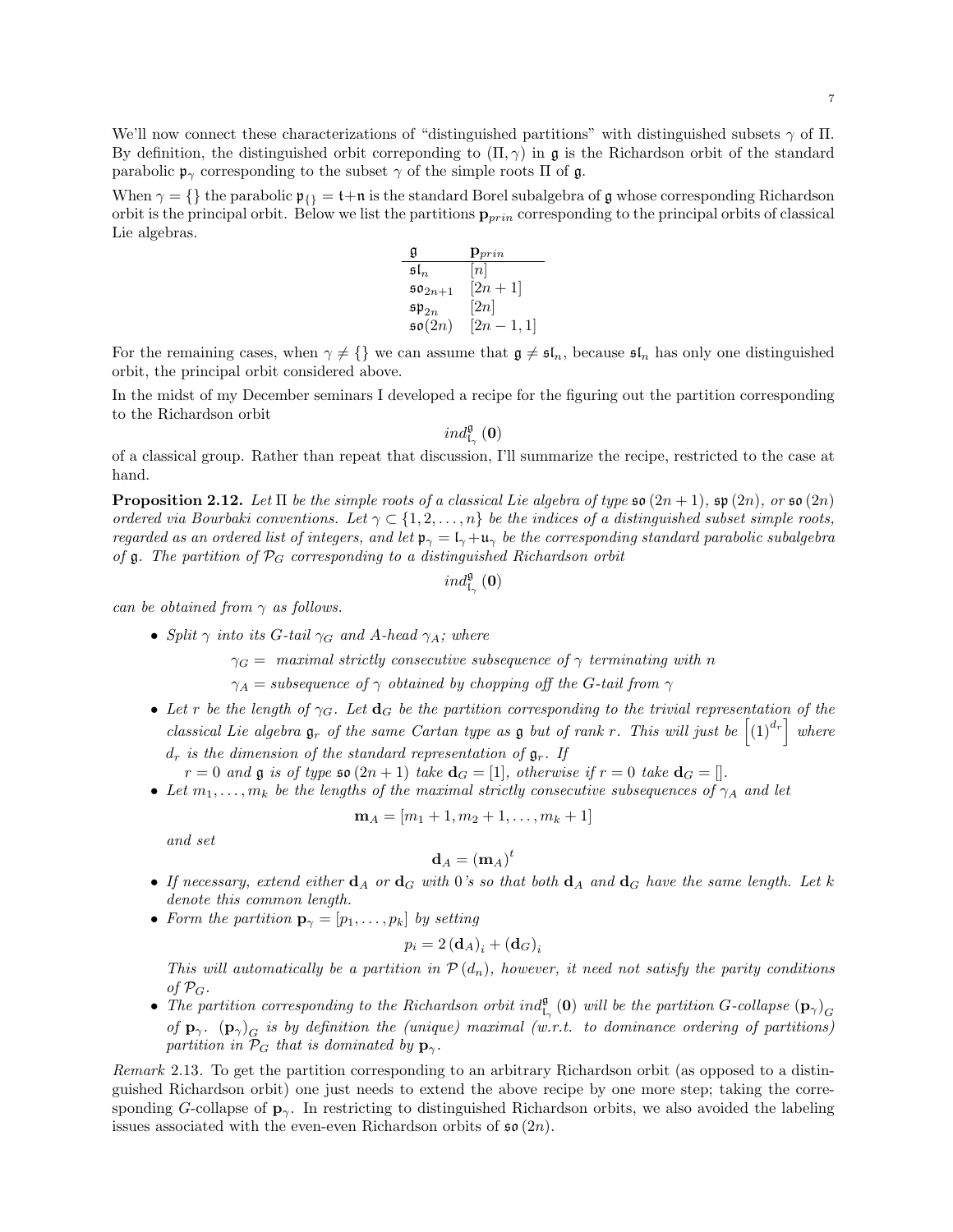In Appendix B we provide a table listing the CBC diagrams (from which the  $\gamma$ 's can be read) and the partitions of the distiguished orbits of each classical Lie algebra of rank  $\leq 8$ .

Next, we consider the cases when  $\Gamma$  is a proper subset of  $\Pi$  (and  $\mathfrak{l}_{\Gamma}$  is proper Levi subalgebra of g) and we'll proceed case-by-case for each Cartan type.

2.6.1.  $\mathfrak{sl}_n$ . The CBCPs for  $\mathfrak{sl}_n$  are always of the form  $[\Gamma,]]$ ; since all the Levis of  $\mathfrak{sl}_n$  are direct sums of  $\mathfrak{gl}_k$ 's and the only distinguished orbit in a  $\mathfrak{gl}_k$  is the principal orbit. Let  $\mathbf{m}_{\Gamma} = [m_1, \ldots, m_k]$  be the lengths of the strictly consecutive subsequences in Γ: For example, if

$$
\Gamma = [1, 2, 3, 5, 6, 8, 10]
$$

then

 $m_{\Gamma} = [3, 2, 1, 1]$ 

The partition corresponding to  $\mathcal{O}_{[\Gamma,\Pi]}$  is obtained by adding 1 to each entry in  $\mathbf{m}_{\Gamma}$  and then adjoining sufficiently many 1's at the end so that the sum of the entries is  $n + 1$ . In this way, one obtains a partition  $\mathbf{p}_{\Gamma}$  of  $n+1$ . The partition corresponding to the orbit  $\mathcal{O}_{[\Gamma,\parallel]}$  is the partition  $\mathbf{p}_{\Gamma}$ . This works because a maximal strictly consecutive subsequence of length m in  $\Gamma$  corresponds to an  $\mathfrak{sl}_{m+1}$  summand in  $\mathfrak{l}_{\Gamma}$ . Thus,

$$
m_{\Gamma} = [m_1, \ldots, m_k] \implies \mathfrak{l}_{\Gamma} = \mathfrak{gl}_{m_1+1} \oplus \mathfrak{gl}_{m_2+1} \oplus \cdots \oplus \mathfrak{gl}_{m_k+1}
$$

Embedding the principle orbits (the only distinguished orbits) for these  $\mathfrak{gl}_{m,i+1}$ blocks into  $\mathfrak{sl}_n$  will produce a element of  $\mathfrak{sl}_n$  whose Jordan form consists of Jordan blocks of size  $m_1 + 1$ ,  $m_2 + 1, \ldots, m_k + 1$  and however many (trivial) Jordan blocks of size 1 it takes the fill the rest of the representative matrix in  $\mathfrak{sl}_n$  with 0's.

We remark that this is even simpler than the recipe (due to Kraft, Ozeki and Wakimoto) for finding the partition for a Richardson orbit in  $SL_{n+1}$  corresponding to the Levi subalgebra of  $\mathfrak{sl}_{n+1}$  specified by Γ. (See, e.g., page 112 of [3]. For we don't need to utilize the partition transpose map. The reason for the simplification is that we are including principal orbits of Levi subalgebras rather than inducing trivial orbits of Levi subalgebras (as in the Kraft, Ozeki, Wakimoto situation). Of course, the operation of including principal orbits of a Levi is naturally dual to the operation of inducing its trivial orbit (in the framework of Barbasch-Vogan). And in the partition classification of nilpotent orbits for  $A_n$ , where every orbit is both a "principal include" and a Richardon orbit, this duality between "principal includes" and Richardson orbits can be implemented via the transpose map.

The other classical groups are not much harder; however, the recipes require a wee bit of preparation. Suppose g is of type  $B_n$ ,  $C_n$  or  $D_n$ . Then any Levi subalgebra of g is of the form<sup>3</sup>

$$
\mathfrak{l} = \mathfrak{gl}_{i_1} + \mathfrak{gl}_{i_2} + \cdots + \mathfrak{gl}_{i_k} + \mathfrak{g}_r
$$

where  $\mathfrak{g}_r$  is of the same Cartan type as  $\mathfrak g$  but of rank r, and one has

$$
d_r + 2i_1 + \dots + 2i_k = d_n
$$

Here  $d_n$  denotes the dimension of the standard representation of  $\mathfrak{g}$  (when rnk  $(\mathfrak{g}) = n$ ).

To see how this comes about suppose that Γ is given as a ordered list of integers between 1 and  $n = rnk(\mathfrak{g})$ , and that moreover suppose we are following Bourbaki conventions so that characteristic part of the Dynkin diagram; the short simple root for  $\mathfrak{so}(2n+1)$ , the long simple root for  $\mathfrak{sp}(2n)$  or the final split pair of simple roots for  $\mathfrak{so}(2n)$  correspond to the last simple root, or last pair of simple roots for  $\mathfrak{so}(2n)$ . If r is the length of the longest strictly consecutive subsequence in  $\Gamma$  that terminates on n (r will be 0 if  $\Gamma$  does not terminate with n), then there will be a summand of  $\Gamma_{\Gamma}$  of the same Cartan type as g but of rank r. We call that subsequence

$$
[n-r, n-r+1, \cdots, n] \subset \Gamma
$$

the G-tail  $\Gamma_G$  of  $\Gamma$ . The A-head  $\Gamma_A$  of  $\Gamma$  is will correspond to a series of  $\mathfrak{gl}_k$  summands of  $\mathfrak{l}_{\Gamma}$ . Just as in the case of  $\mathfrak{sl}_n$  above, the ranks of these  $\mathfrak{gl}_k$  summands can be obtained by figuring out the lengths of the maximal strictly consecutive subsequences of  $\Gamma_A$ , and increasing each of these by 1.

<sup>&</sup>lt;sup>3</sup>If not already apparent, this will become so in the next paragraph.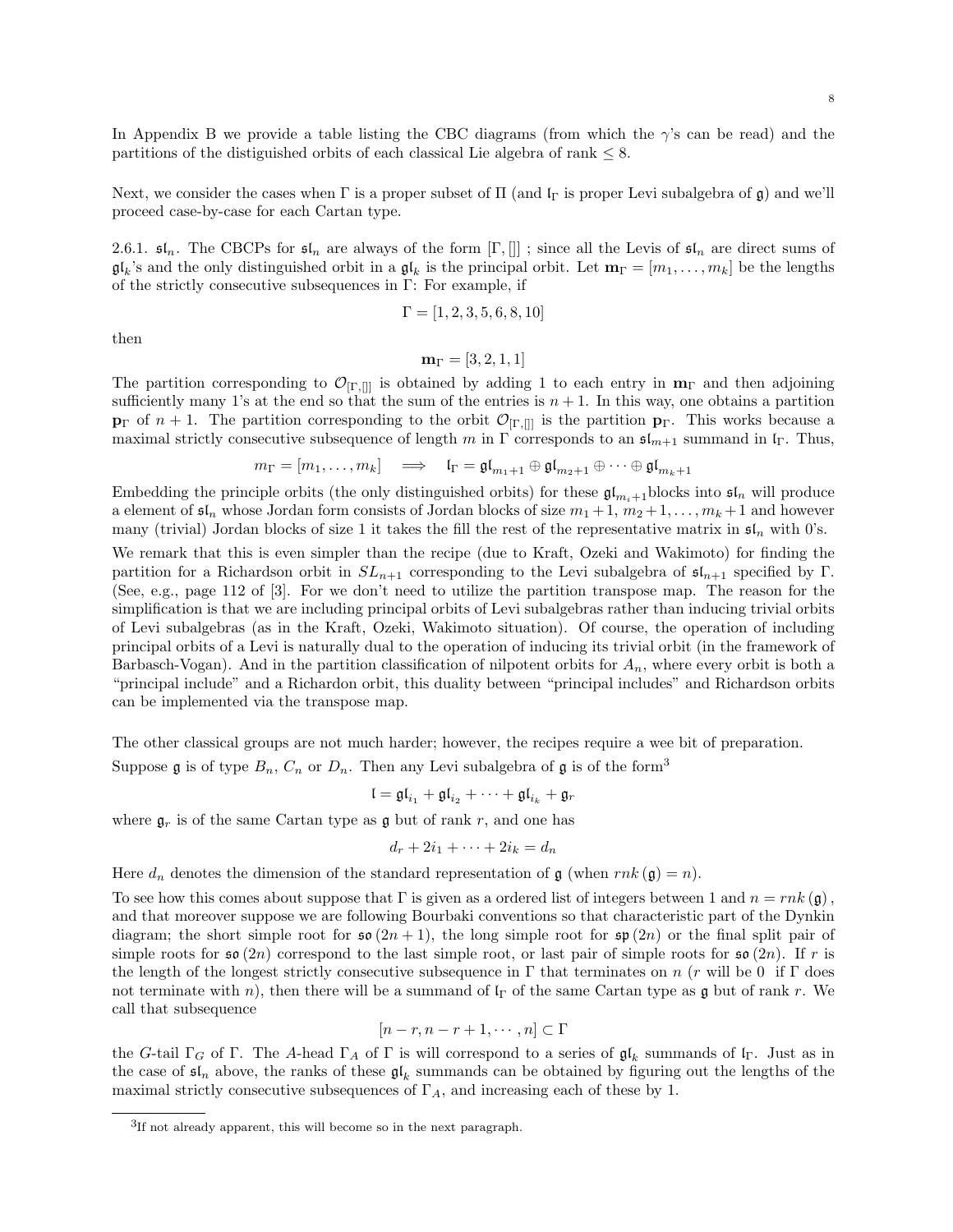For example, if  $\mathfrak{g} = \mathfrak{so}(9)$  and  $\Gamma = [1, 2, 3, 6, 8, 9]$ , we have

$$
\Gamma_G = [8, 9]
$$

$$
\Gamma_A = [1, 2, 3, 6]
$$

and

$$
\mathfrak{l}_\Gamma\approx\mathfrak{gl}_4\oplus\mathfrak{gl}_2\oplus\mathfrak{so}\left(5\right)
$$

The number r is just the cardinality of  $\Gamma_G$  and the numbers  $i_1, \ldots, i_k$  are just the lengths plus one of the strictly consecutive subsequences of  $\Gamma_A$ . (There is some additional fussing around for the case of  $D_n$  but we'll get to that in a second.)

Now recall that the nilpotent orbit  $\mathcal{O}_{(\Gamma,\gamma)}$  is simply the *inclusion* of the distinguished orbit  $\mathcal{O}_{\mathfrak{l}_{\Gamma,\gamma}}$  in  $\mathfrak{l}_{\Gamma}$ corresponding to the distinguished subset  $\gamma \subset \Gamma$ . Since this *inclusion* is quite literal, a representative  $x \in \mathcal{O}_{\mathfrak{l}_{\Gamma,\gamma}} \subset \mathcal{N}_{\mathfrak{l}}$  is immediately interpretable as a representative element of  $\mathcal{O}_{(\Gamma,\gamma)} \subset \mathcal{N}_{\mathfrak{g}}$ . E.g., in terms of the defining matrix realization of  $\mathfrak{g}$ , the Levi subalgebra  $\mathfrak{l}_\Gamma$  will correspond to a certain diagonal block and and are representative nilpotent x of  $\mathcal{O}_{(\Gamma,\gamma)}$  will be of the form

$$
\left[\begin{array}{ccc} 0 & 0 & 0 \\ 0 & \widetilde{x} & 0 \\ 0 & 0 & 0 \end{array}\right]
$$

where  $\tilde{x}$  is a nilpotent matrix in the defining matrix realization of the (isomorphism class of the) semisimple part of lΓ. Now the partition classification parameterizes nilpotent orbits by the Jordan canonical form of representative elements. It is thus obvious that the partition  $\mathbf{p}_{(\Gamma,\gamma)}$  corresponding to the orbit  $\mathcal{O}_{(\Gamma,\gamma)}$  is just the partition corresponding to the orbit of  $\tilde{x} \in \mathcal{O}_{\mathfrak{l}_{\Gamma}, \gamma}$  with some 1's added corresponding to the trivial Jordan blocks lying outside of  $I_{\Gamma}$  in the natural embedding  $I_{\Gamma}$ . In other words, the partition corresponding to  $\mathcal{O}_{(\Gamma,\gamma)} \equiv inc_{\mathfrak{l}_{\Gamma}}^{\mathfrak{g}}(\mathcal{O}_{\mathfrak{l}_{\Gamma},\gamma})$  is just the partition corresponding to  $\mathcal{O}_{\mathfrak{l}_{\Gamma},\gamma} \subset \mathfrak{l}_{\Gamma}$  padded with sufficiently many 1's to get a partition of  $d_G$ . (It will turn out that partition so obtained will automatically satisfy the parity condition of  $\mathcal{P}_G$ .)

We'll now describe how to determine the partition  $\mathbf{p}_{\Gamma,\gamma}$  corresponding to a distinguished orbit  $\mathcal{O}_{\mathfrak{l}_{\Gamma},\gamma}$  in the Levi  $\mathfrak{l}_{\Gamma}$ . Recall that by breaking  $\Gamma$  up into its G-tail and A-head, we can realize  $\mathfrak{l}_{\Gamma}$  as

$$
\mathfrak{l}_\Gamma=\mathfrak{gl}_{i_1}\oplus\cdots\oplus\mathfrak{gl}_{i_k}\oplus\mathfrak{g}_r
$$

Accordingly, a representative element x of a distinguished nilpotent orbit in  $\mathfrak{l}_\Gamma$  will split across the various summands of  $I_{\Gamma}$ . In fact, writing

$$
x=x_{i_1}+x_{i_k}+x_r\qquad,\quad x_{i_1}\in\mathfrak{gl}_{i_1},\;\cdot\cdot\cdot\;,\;x_{i_k}\in\mathfrak{gl}_{i_k},\;x_r\in\mathfrak{g}_r
$$

each of the "components"  $x_{i_1}, \ldots, x_r$  will be a distinguished element of the corresponding summand of lΓ. Moreover, the Jordan form of x will simply be a concatenation of the Jordan blocks corresponding to  $x_{i_1}, \ldots, x_r$ . And so the partition  $\mathbf{p}_{\Gamma,\gamma}$  will just be a concatenation of the partitions corresponding to  $x_{i_1},\ldots,x_r.$ 

Now if  $x_{i_j}$  is a distinguished nilpotent element of a  $\mathfrak{gl}_{i_j}$  factor, then it must in fact correspond to a principal nilpotent element of  $\mathfrak{sl}_{i_j}$  (for  $\mathfrak{sl}_k$  the only distinguished orbits are principal orbits). Thus,  $x_{i_j}$  can be represented as a sum of the root vectors corresponding to the simple roots of  $\mathfrak{sl}_{i_j}$ . These simple root vectors will actually be strictly consecutive simple root vectors for  $\mathfrak{g}$ . Thus the contribution of  $x_{i_1}$  to the partition  $\mathbf{p}_{\Gamma,\gamma}$  will be the partition corresponding to the Jordan form of a strictly consecutive sum of simple roots of g. Looking at any of the standard Chevalley bases for the defining representation of g one sees that the Jordan form of a strictly consecutive sum of k simple roots (excluding the "characteristic simple root"  $\alpha_n$ will not anyway appear in the A-head of Γ) of  $\mathfrak g$  will consist of two identical Jordan blocks of size k. Thus, each component  $x_{i_j}$  in a  $\mathfrak{gl}_{i_j}$  factor of  $\mathfrak{l}_{\Gamma}$  will contribute a pair  $(i_j, i_j)$  to the partition  $\mathbf{p}_{\Gamma, \gamma}$ . This means that if the lengths of the maximal strictly consecutive indices in the A-head of  $\Gamma$  are  $(m_1, \ldots, m_k)$  then the contribution of the A-head to  $\mathbf{p}_{\Gamma,\gamma}$  will be

$$
[m_1+1, m_1+1, \ldots, m_k+1, m_k+1]
$$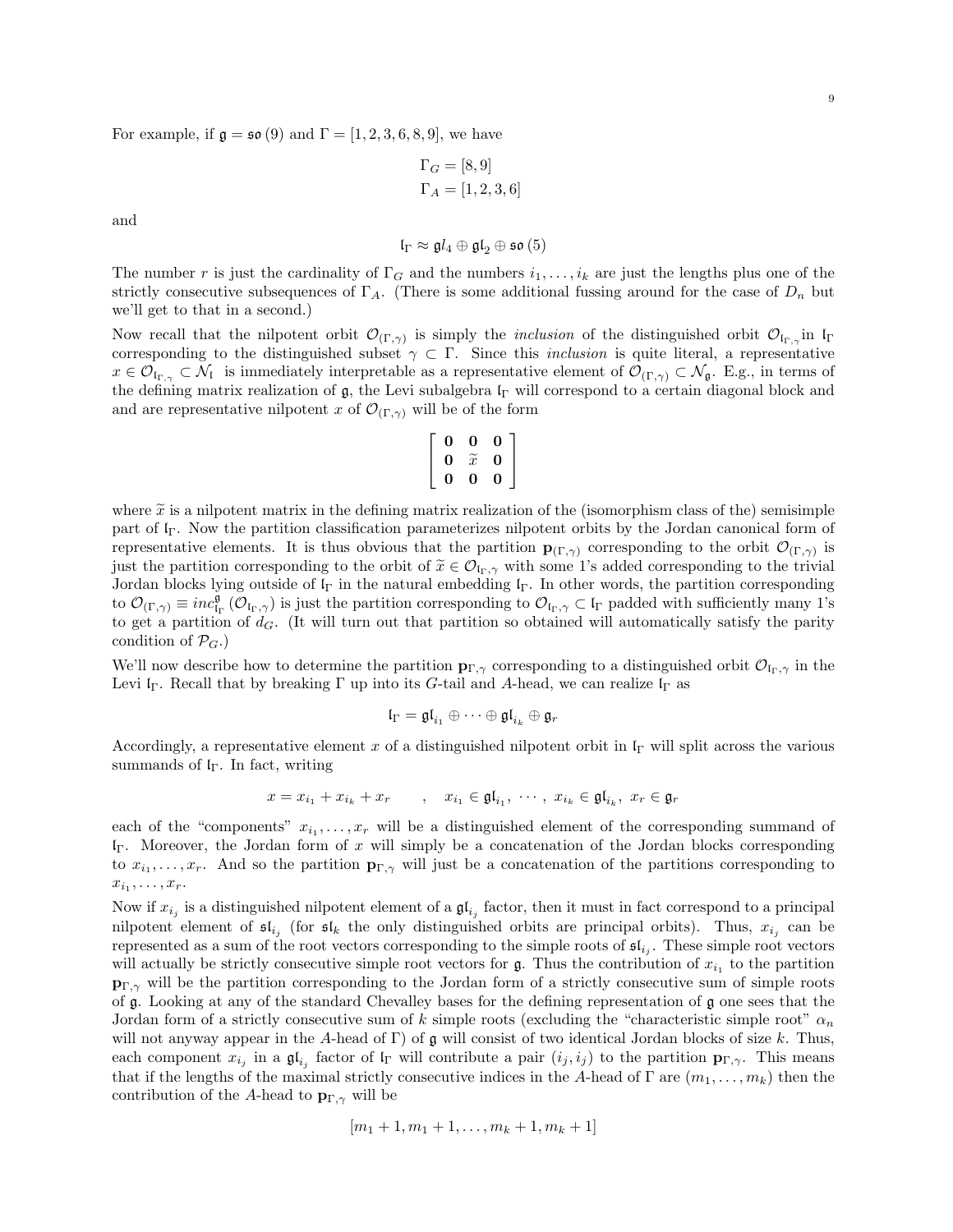We can now give the algorithm for attaching a partition in  $P_G$  to a combinatorial Bala-Carter parameter  $(\Gamma, \gamma)$  when G is of type  $\mathfrak{so}(2n+1)$ ,  $\mathfrak{sp}(2n)$ . The case of  $\mathfrak{so}(2n)$  has a minor complication related to the existence of even-even orbits. But we'll soon get to that soon enough.

**Proposition 2.14.** Let  $(\Gamma, \gamma)$  be a combinatorial Bala-Carter parameter for nilpotent orbit of  $\mathfrak{g} = \mathfrak{so}(2n+1)$ or  $\mathfrak{sp}(2n)$ . Then the partition  $\mathbf{p}_{(\Gamma,\gamma)}$  corresponding corresponding to  $\mathcal{O}_{(\Gamma,\gamma)} \subset \mathcal{N}_{\mathfrak{g}}$  is obtained as follows.

- Split  $\Gamma$  into its A-head  $\Gamma_A$  and G-tail  $\Gamma_G$ .
- Determine the lengths  $m_1, \ldots, m_k$  of the strictly consecutive subsequences of occuring in  $\Gamma_A$ . Set

 $\mathbf{m}_A = [m_1 + 1, m_1 + 1, m_2 + 1, m_2 + 1, \cdots, m_k + 1, m_k + 1]$ 

- Use the algorithm of Proposition 2.12 to determine the partition  $(p_{(\Gamma_G,\gamma)})_{\overline{G}}$  corresponding to the distinguished Richardson orbit ind $I_{\mathfrak{l}_{\gamma}}^{\mathfrak{l}_{\Gamma_{G}}}$  (0).
- Concatenate  $m_A$  with  $(p_{(\Gamma_G,\gamma)})_G$  and add as many 1's as needed to the result so as to obtain finally a partition of  $P<sub>G</sub>$ .

### **Example 2.15.**  $\mathfrak{so}(9)$ .

There are 13 possible combinatorial Bala-Carter parameters.

| Diagram                                                                   | $[\Gamma,\gamma]$        | $\mathfrak{l}_{\Gamma}$ | $\Gamma_A$                                                                                                                                                                                                                                                             | $\mathbf{m}_A$ | $\Gamma_G$                                                                                                                                                                                                                                                                                                                                                                                                                                                         | $\left({\rm p}_{(\Gamma_G,\gamma)}\right)_G$                                                                                                                                     | ${\bf p}_{(\Gamma,\gamma)}$                         |
|---------------------------------------------------------------------------|--------------------------|-------------------------|------------------------------------------------------------------------------------------------------------------------------------------------------------------------------------------------------------------------------------------------------------------------|----------------|--------------------------------------------------------------------------------------------------------------------------------------------------------------------------------------------------------------------------------------------------------------------------------------------------------------------------------------------------------------------------------------------------------------------------------------------------------------------|----------------------------------------------------------------------------------------------------------------------------------------------------------------------------------|-----------------------------------------------------|
| $0 - 0 - 0 \Longrightarrow 0$                                             | $\mathbb{H}, \mathbb{H}$ | $\boldsymbol{0}$        | U                                                                                                                                                                                                                                                                      |                |                                                                                                                                                                                                                                                                                                                                                                                                                                                                    |                                                                                                                                                                                  | $(1)^{91}$                                          |
| $-0 - 0 \Longrightarrow 0$                                                | [[1],]]                  | $A_1$                   | [1]                                                                                                                                                                                                                                                                    | [2,2]          |                                                                                                                                                                                                                                                                                                                                                                                                                                                                    |                                                                                                                                                                                  | $(2)^2$<br>$^{2}$ , $\left( 1\right) ^{5}\Big\vert$ |
| $0 - 0 - 0 \Longrightarrow 0$                                             | [[4],                    | $B_1$                   | $[4] % \includegraphics[width=0.9\columnwidth]{figures/fig_4} \caption{A graph shows a function of the parameter $\{1,2,3,4,\cdots\}$ for the parameter $3$. The number of points are $3$. The number of points are $3$. The number of points are $3$.} \label{fig:3}$ |                | $[4] % \includegraphics[width=1\textwidth]{images/TrDiM-Architecture.png} \caption{The figure shows the results of the estimators in the left hand side.} \label{TrDiM-Architecture}$                                                                                                                                                                                                                                                                              | $[3] % \includegraphics[width=0.9\columnwidth]{figures/fig_1a} \caption{Schematic diagram of the top of the top of the top of the top of the top of the right.} \label{fig:1} %$ | $3,(1)^6$                                           |
| $\bullet$ $ \circ$ $ \circ$ $\Longrightarrow$ $\bullet$                   | [[1,4],[]]               | $A_1 + B_1$             | $[1]$                                                                                                                                                                                                                                                                  | [2,2]          | $[4] % \includegraphics[width=1\textwidth]{images/TrDiM-Architecture.png} \caption{The figure shows the results of the estimators in the left hand side.} \label{TrDiM-Architecture}$                                                                                                                                                                                                                                                                              | $\left\lceil 3 \right\rceil$                                                                                                                                                     | $3, (2)^2, (1)^2$                                   |
| $\bullet$ $ \circ$ $ \bullet$ $\Longrightarrow$ $\circ$                   | [[1,3],                  | $2A_1$                  | [1, 3]                                                                                                                                                                                                                                                                 | [2, 2, 2, 2]   |                                                                                                                                                                                                                                                                                                                                                                                                                                                                    |                                                                                                                                                                                  | $\left( 2\right) ^{4},1$ $\mid$                     |
| $\circ$ $\circ$ $\bullet$ $\Longrightarrow$ $\bullet$                     | [[3,4],                  | $B_2$                   | n                                                                                                                                                                                                                                                                      |                | [3, 4]                                                                                                                                                                                                                                                                                                                                                                                                                                                             | [5]                                                                                                                                                                              | $5,(1)^4$                                           |
| $\bullet - \bullet - \circ \Longrightarrow \circ$                         | [[1,2],]]                | $A_2$                   | [1,2]                                                                                                                                                                                                                                                                  | [3, 3]         | 0                                                                                                                                                                                                                                                                                                                                                                                                                                                                  | $\Box$                                                                                                                                                                           | $\left(3\right)^{2},\left(1\right)^{3}\Big $        |
| $\bullet$ $ \circ$ $\Longrightarrow$ $\bullet$                            | [[1, 2, 4],              | $A_2 + B_1$             | [1, 2]                                                                                                                                                                                                                                                                 | [3, 3]         | $[4] % \includegraphics[width=0.9\columnwidth]{figures/fig_4} \caption{A graph shows a function of the parameter $\{1,2,3,4,\cdots\}$ for the parameter $3$. The number of points are $3$, $3$, $4$, $4$, $5$, $6$, $6$, $7$, $8$, $8$, $8$, $9$, $1$, $1$, $2$, $1$, $2$, $3$, $4$, $4$, $5$, $6$, $7$, $8$, $9$, $1$, $1$, $2$, $4$, $3$, $4$, $5$, $6$, $6$, $7$, $8$, $9$, $1$, $1$, $2$, $2$, $3$, $4$, $4$, $5$, $6$, $6$, $7$, $8$, $9$, $1$, $1$, $2$, $2$ | $\left\lceil 3 \right\rceil$                                                                                                                                                     | $(3)^{3}$                                           |
| $\overline{\phantom{0}}\circ\overline{\phantom{0}}\bullet\implies\bullet$ | [[1,3,4],]]              | $A_1 + B_2$             | $\lceil 1 \rceil$                                                                                                                                                                                                                                                      | [2, 2]         | [3, 4]                                                                                                                                                                                                                                                                                                                                                                                                                                                             | $\lceil 5 \rceil$                                                                                                                                                                | $5,(2)^2$                                           |
| $-\bullet \Longrightarrow \bullet$                                        | [[2,3,4],]]              | $B_3$                   | П                                                                                                                                                                                                                                                                      |                | [2, 3, 4]                                                                                                                                                                                                                                                                                                                                                                                                                                                          | $\left\lceil 7 \right\rceil$                                                                                                                                                     | $7,(1)^2$                                           |
| $- \bullet \Longrightarrow \circ$                                         | [[1, 2, 3],              | $A_3$                   | [1, 2, 3]                                                                                                                                                                                                                                                              | [4,4]          |                                                                                                                                                                                                                                                                                                                                                                                                                                                                    |                                                                                                                                                                                  | $(4)^2$ , 1                                         |
| $\implies$                                                                | [[1, 2, 3, 4], [2, 4]]   | $B_4(a_2)$              | I                                                                                                                                                                                                                                                                      |                | [1, 2, 3, 4]                                                                                                                                                                                                                                                                                                                                                                                                                                                       | [5, 3, 1]                                                                                                                                                                        | [5, 3, 1]                                           |
|                                                                           | [[1, 2, 3, 4], ]         | $B_4$                   |                                                                                                                                                                                                                                                                        |                | [1, 2, 3, 4]                                                                                                                                                                                                                                                                                                                                                                                                                                                       | $\lceil 9 \rceil$                                                                                                                                                                | [9]                                                 |

We now turn our attention to the case of  $\mathfrak{so}(2n)$ . What's peculiar for this case is that there are pairs of non-conjugate Levi subalgebras  $I_{\Gamma}$ ,  $I_{\Gamma'}$  that are related by an outer automorphism of  $\mathfrak g$  arising from the automorphism  $\alpha_{n-1} \leftrightarrow \alpha_n$  of the Dynkin diagram. The pairs  $\Gamma, \Gamma'$  for which this occurs can be characterized as follows: for one of the pair, say, Γ, the penultimate simple root  $\alpha_{n-1}$  appears but the last simple root  $\alpha_n$  does not; the other member of the Γ' is identical to Γ except that the last root  $\alpha_n$  appears instead of  $\alpha_{n-1}$ . The corresponding Levi subalgebras  $\mathfrak{l}_\Gamma$  and  $\mathfrak{l}_{\Gamma'}$  will both be isomorphic to a direct sum of  $\mathfrak{gl}_{i_i}$ , the ranks of which being determined by the lengths of the maximal subsequences of strictly consecutive subsequences.

Here is how we handle  $\mathfrak{so}(2n)$ . If  $\Gamma$  is not of the form of one these special pairs (i.e. if  $\Gamma$  involves one of and only one of the pair  $\{\alpha_{n-1}, \alpha_n\}$  then we precede exactly as we did with the cases of  $\mathfrak{so}(2n+1)$  and  $\mathfrak{sp}(2n)$ .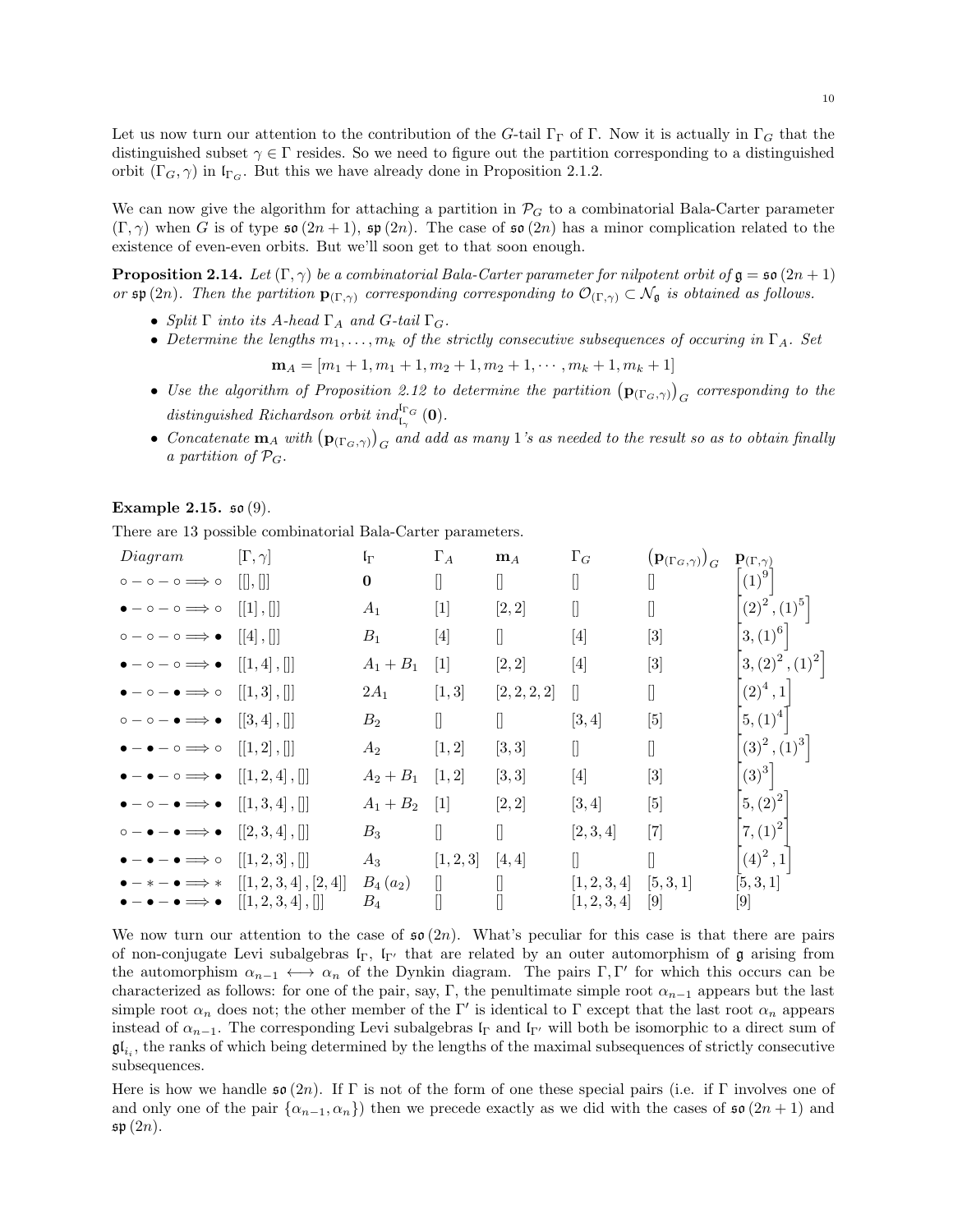If Γ involves  $\alpha_{n-1}$  but not  $\alpha_n$ , the corresponding Levi will be isomorphic to a direct sum of  $\mathfrak{gl}_k$ 's withe the ranks k corresponding to the lengths (plus one) of the maximal strictly consecutive subsequences of Γ. Following the same prescription as above we get

$$
\mathbf{m}_A = [m_1 + 1, m_1 + 1, \cdots, m_k + 1, m_k + 1], \quad (\mathbf{p}_{(\Gamma_G, \gamma)}) = []
$$

and we'll end up with a very even partition whenever the integers  $m_i + 1$  are all even.

In fact, the only time we end up with an even-even partition coresponding to  $\Gamma$  is when there is a corresponding Γ' differing from Γ by the substitution  $\alpha_{n-1} \to \alpha_n$ . This will be but then, regarding  $\alpha_n$  as contiguous with  $\alpha_{n-2}$  (as it is in the Dynkin diagram of  $\mathfrak{so}(2n)$ ), the same algorithm will produce the same even-even partition that is attached to the original Γ. It thus make sense to simply adopt the convention that the even-even partition attached to Γ (the one not involving  $\alpha_n$ ) is type I, while the even-even partition corresponding to  $\Gamma'$  (the one not involving  $\alpha_{n-1}$ ) is said to be of type II..

## Example 2.16. so (8)

| Diagram | $[\Gamma,\gamma]$   | $\mathfrak{l}_\Gamma$ | $\Gamma_A$                                                                                                                                                                                                                                                                                             | $m_A$        | $\Gamma_G$   | $(\mathbf{p}_{(\Gamma_G, \gamma)})$ | ${\bf p}_{(\Gamma,\gamma)}$                    |
|---------|---------------------|-----------------------|--------------------------------------------------------------------------------------------------------------------------------------------------------------------------------------------------------------------------------------------------------------------------------------------------------|--------------|--------------|-------------------------------------|------------------------------------------------|
|         | [[] , []]           | $\boldsymbol{0}$      |                                                                                                                                                                                                                                                                                                        | 0            |              |                                     | $(1)^8$                                        |
|         | [[1], []]           | $A_1$                 | $[1] % \centering \includegraphics[width=0.9\columnwidth]{figures/fig_10.pdf} \caption{The graph $\mathcal{N}_1$ is a function of the number of~\textit{N}_1$ (left) and the number of~\textit{N}_2$ (right) and the number of~\textit{N}_1$ (right) are shown in Fig.~\ref{fig:10}. } \label{fig:10}$ | [2, 2]       |              |                                     | $\left(2^{2}\right),\left(1\right)^{4}\right $ |
|         | [[1, 2], []]        | $A_2$                 | [1, 2]                                                                                                                                                                                                                                                                                                 | [3,3]        |              | 0                                   | $(3)^2$<br>$\degree$ , $(1)^2$ ]               |
|         | [[1,3],]]           | $2A_1$                | [1, 3]                                                                                                                                                                                                                                                                                                 | [2, 2, 2, 2] | $\mathbb{I}$ |                                     | $(2)^4$                                        |
|         | [[1,4],[]]          | $2A_1$                | [1, 4]                                                                                                                                                                                                                                                                                                 | [2, 2, 2, 2] | $\mathbb{I}$ | П                                   | $(2)^4$                                        |
|         | [[3,4],[]]          | $D_2$                 |                                                                                                                                                                                                                                                                                                        |              | [3,4]        | $[4]$                               | $(4,(1)^4)$                                    |
|         | [[1,3,4],[]]        | $A_1 + D_2$           | $[1]$                                                                                                                                                                                                                                                                                                  | [2, 2]       | [3,4]        | $[4]$                               | $(4, (2)^2)$                                   |
|         | [[1, 2, 3], []]     | $A_3$                 | [1, 2, 3]                                                                                                                                                                                                                                                                                              | [4,4]        |              |                                     | $(4)^{2^{1}}$                                  |
|         | [[1, 2, 4], []]     | $A_3$                 | [1, 2, 4]                                                                                                                                                                                                                                                                                              | [4, 4]       |              |                                     | H<br>$(4)^{2}$                                 |
|         | [[2,3,4],[]]        | $D_3$                 |                                                                                                                                                                                                                                                                                                        |              | [2, 3, 4]    | [5,1]                               | $[5,(1)^3]$                                    |
|         | [[1, 2, 3, 4], [2]] | $D_4(a_1)$            | I                                                                                                                                                                                                                                                                                                      |              | [1, 2, 3, 4] | [5, 3, 1]                           | [5, 3, 1]                                      |
|         | [[1, 2, 3, 4], []]  | $D_4$                 |                                                                                                                                                                                                                                                                                                        |              | [1, 2, 3, 4] | [7, 1]                              | [7,1]                                          |

Remark 2.17. Actually, once one knows the partitions corresponding to the distinguished orbits of Lie algebras of same Cartan type as q it is easy to go directly from the CBC-diagram for  $[\Gamma, \gamma]$  to the corresponding partition. Below we give a table of the distinguished orbits for the classical Lie algebras up to rank 8. In fact, once one is able to recognize the partitions of distinguished orbits of the same Cartan type it is easy to extract the CBC-diagram corresponding to a given partition. The following two examples utilize the tables of CBC-diagrams and distinguished orbits given in the Appendix B.

Example 2.18. Find the partition corresponding to the CBC-diagram  $\bullet - \bullet - \bullet - \bullet - \bullet - \bullet - \bullet - \bullet \Rightarrow *$ . Well the A-head is

 $\bullet - \bullet - \circ - \bullet \quad \rightsquigarrow \quad A_2 + A_1 \quad \rightsquigarrow \quad [3, 3, 2, 2]$ 

and the G-tail is

 $\bullet - * - \bullet \Longrightarrow * \quad \leadsto \quad B_4 \left( a_2 \right) \quad \leadsto \quad [5, 3, 1]$ 

So the corresponding partition should be

 $[5, 3, 1, 3, 3, 2, 2] \rightarrow [5, 3, 3, 3, 2, 2, 1]$